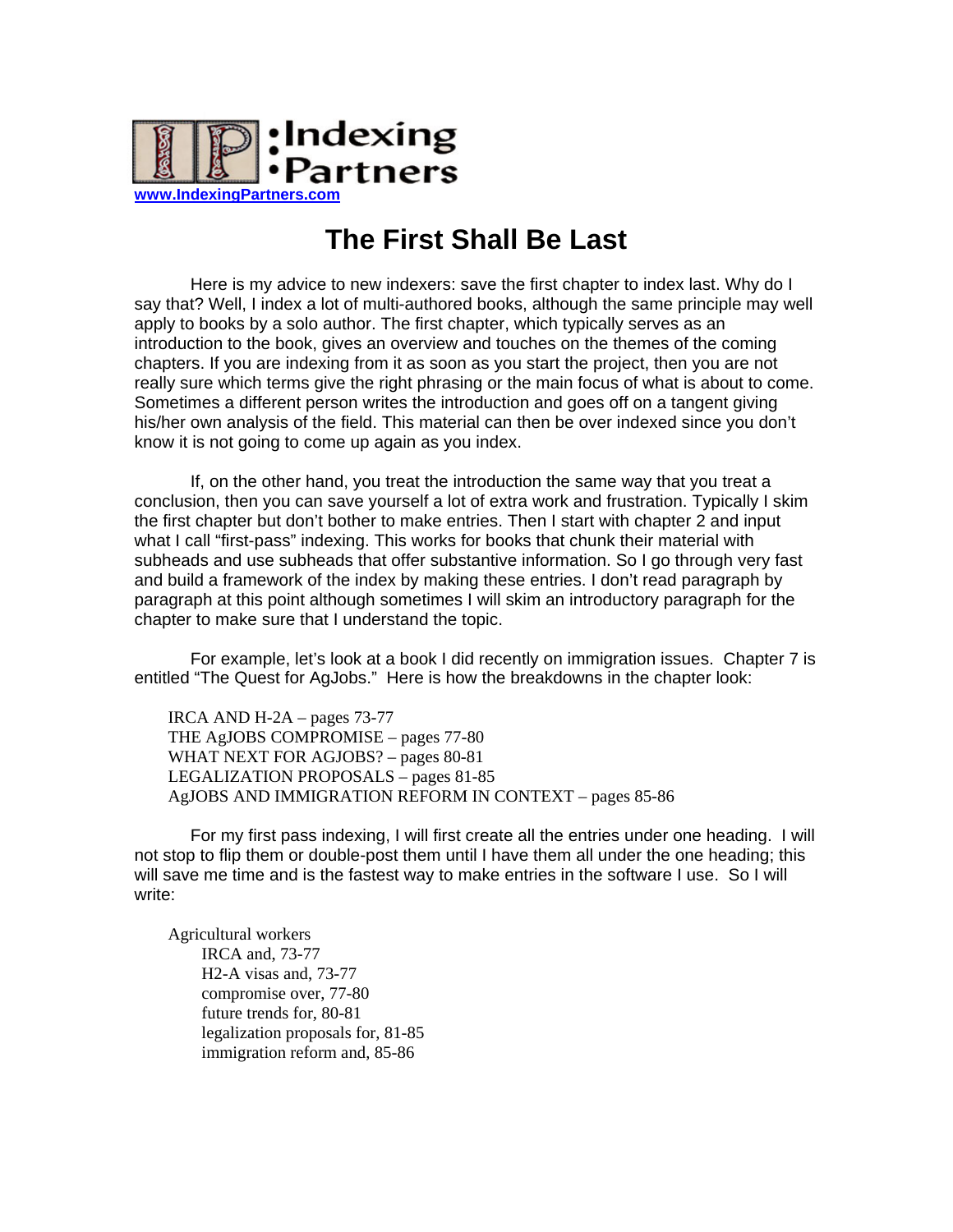After I make the entries, the software puts them into the proper alphabetical order (I have just shown here how I follow the order in which they appear in the chapter). Then I use a feature in the indexing software that allows me to duplicate that entire heading and this time, I go through and decide what to double-post by manipulating the duplicate entries.

From the example above, I now create the following entries:

#### IRCA

(or if I know what the acronym stands for – Immigration Reform and Control Act (IRCA) – I would make that the heading) agricultural workers and, 73-77

H2-A visas

agricultural workers and, 73-77

### **Compromises**

agricultural workers and, 77-80 (I may decide that this is not a good heading later and edit it out but for now I would put it in to see what develops)

## Legalization agricultural workers and, 81-85

Immigration reform agricultural workers and, 85-86

I continue through the book like this, indexing a chapter and then double-posting the entries that I can. When I have finished, I have created a framework for the index, and I have a picture of the scope of the book and the main topics.

Now I can make the entries for the first chapter because I know when it is discussing a main topic. For example, page 5 of the first chapter discusses "IRCA legalized 1.2 million foreign farmworkers," and I know that all I have to do is go to the IRCA heading and add 5, to the line there about agricultural workers. Likewise I will go to the agricultural workers main head and add 5, to the subheading IRCA and there. If I had not created the framework, I would not know just how significant this statement was in terms of the rest of the book. I may or may not have picked it up as an index entry and I may have wasted time on phrasing that was not necessary. Here it is very quick to just add a page number.

By the way, I also create cross-references as soon as they occur to me. So at the time I make the heading Agricultural workers, I would have put in:

### Farmworkers. *See* Agricultural workers

And likewise I would make the cross-reference from IRCA to the spelled-out form. Sometimes though I will confess that I find it quicker to create the entire acronym crossreferencing at the end after I have made all the entries. That way I know which ones to double-post since they only have one page number and which ones to cross-reference since they have so many page numbers and/or subentries. Otherwise when I run the cross-reference check, I find that I have to change cross-references to double-posts since